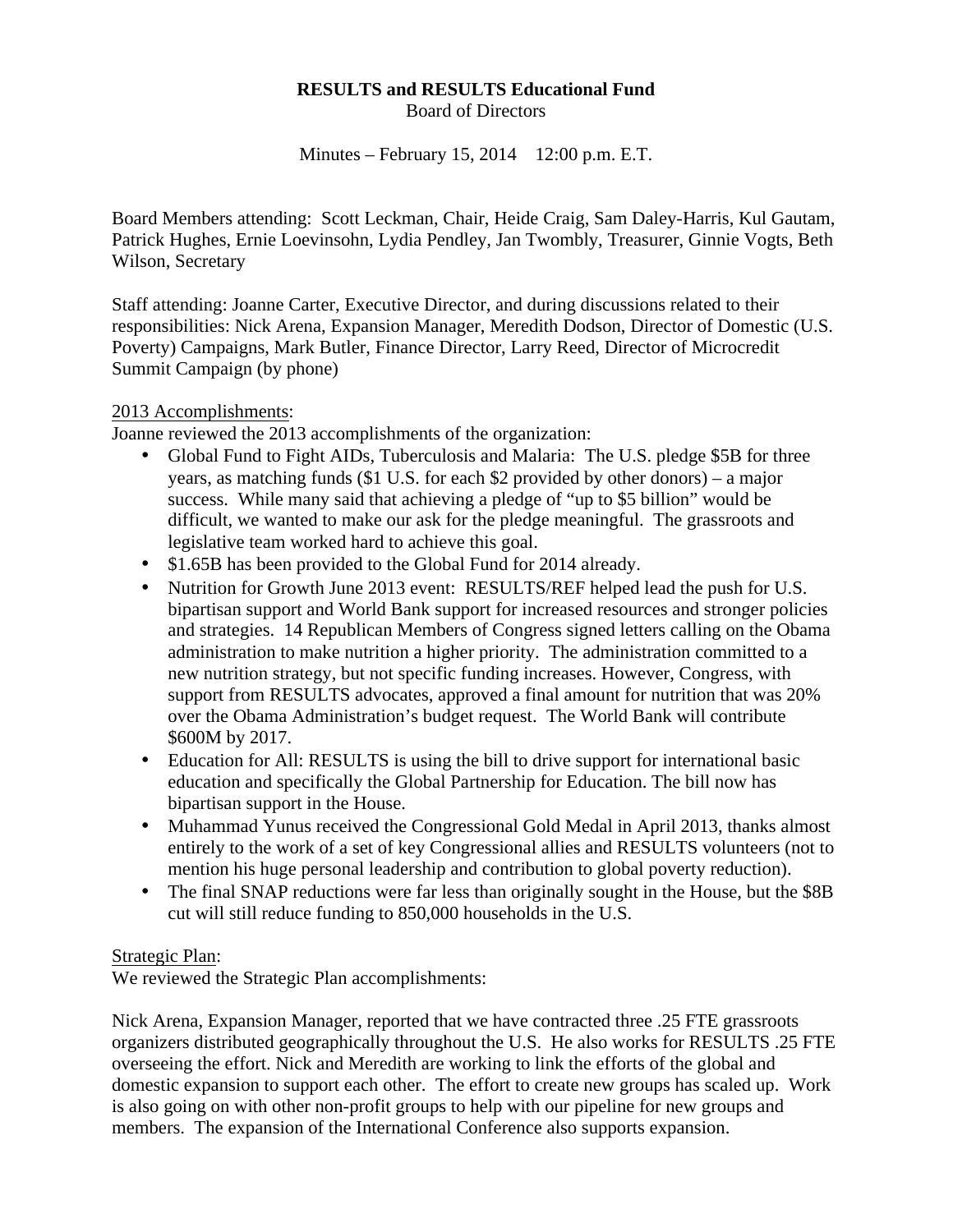Meredith Dodson, Director of Domestic (U.S. Poverty) Campaigns, stated that we are working on expanding both our reach and our impact, evidenced by more face-to-face meetings with Members of Congress in 2013.

Globally focused expansion is targeted particularly to states and congressional districts of members of the State, Foreign Operations and Related Agencies Subcommittees of the Appropriation Committees in both the Senate and House, as well as a few other priority small states. Domestic expansion is focused particularly on reaching Senate Finance Committee states, and regionally had focused on the Northeast, but has shifted to the deep South. We are also working to create issue champions in both the House and Senate. We are also working with other NGOs, to increase our impact.

Kul Gautam suggested:

- 1. Because the world is changing, we ought to be sure we are using the best strategies to reach our poverty reduction goals, including social media and new communication tools.
- 2. We should reach out to retired Peace Corps members who are pre-qualified for RESULTS.
- 3. It is interesting that in the rest of the world there was not awareness that SNAP would be cut. People in other nations would be surprised to know that the U.S. would cut back on its support for its own poor.
- 4. The U.S. media doesn't seem to notice global poverty. What can we do to move the public?

Determining RESULTS' new Domestic Poverty Reduction Agenda: Meredith Dodson made the presentation.

One overarching goal is to align a domestic ending poverty goal or goals with the World Bank goal of ending extreme poverty globally by 2030.

Proposed multi-year campaign: Creating Economic Mobility: Building Ladders out of Poverty (with three key issues)

- 1. Making sure that family earnings meet their basic needs.
	- a. EITC expansion
	- b. Social innovation
- 2. Supporting families as they get on their feet by eliminating the "Cliff Effect"
- 3. Provide opportunities for families to save for the future by Asset Building

The staff will be exploring and building support for this agenda over the first half of 2014 and preparing for action at the International Conference, including exploring the potential for a Cliff Effect Bill. Currently Meredith anticipates two potential policy asks: 1) possible Cliff Effect legislation and 2) Financial Security Credit (already a House bill with a Senate bill coming).

Meredith credited an Albuquerque Domestic RESULTS member with bringing these issues to RESULTS and talking with her Members of Congress about them at the 2013 International Conference.

Lydia moved and Sam seconded a motion that the staff researches the viability of the proposed agenda for achieving legislative success in implementing poverty reduction strategies. If the research suggests viability, then the "Creating Economic Mobility" agenda will be implemented. The motion passed.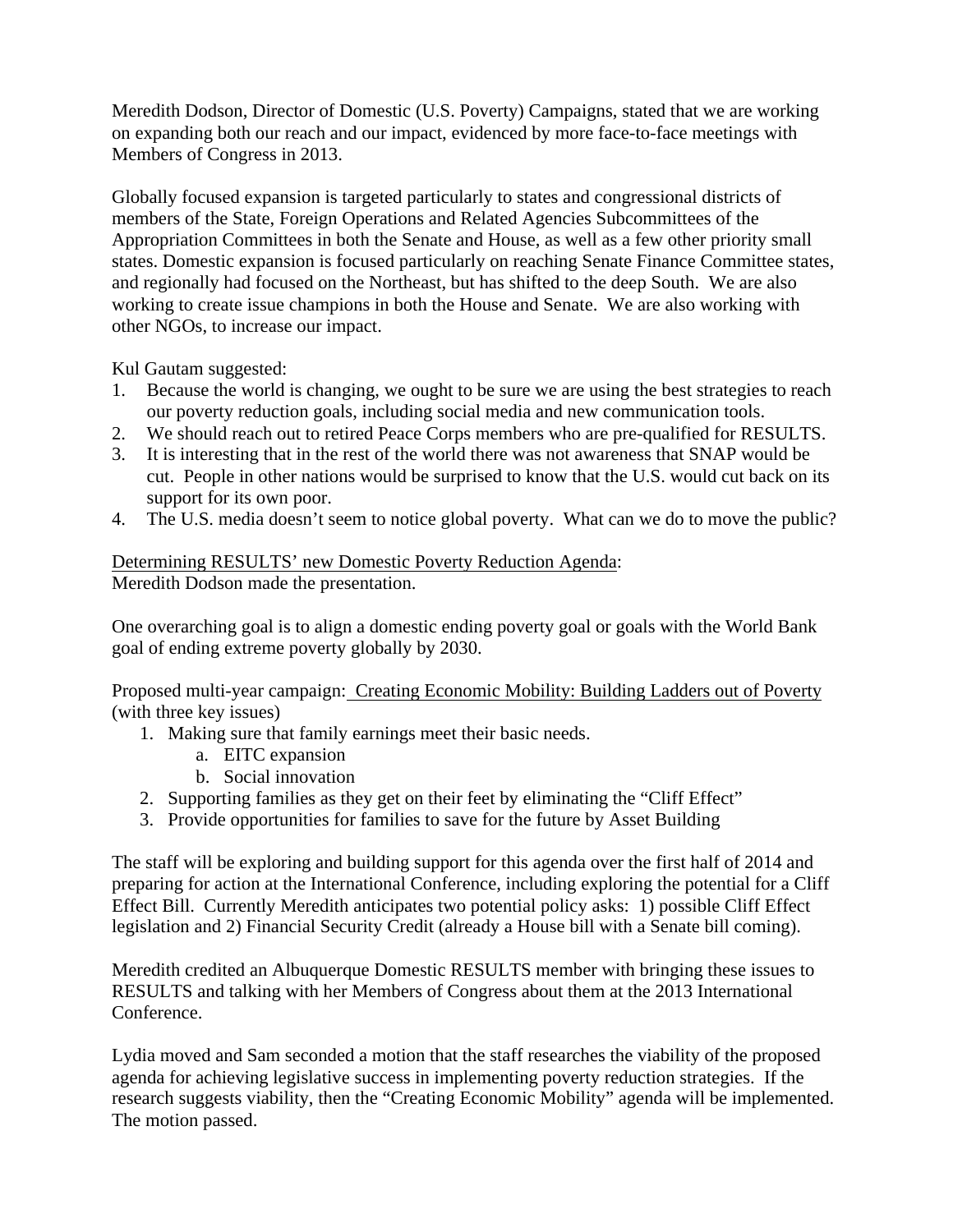Meredith shared a "Plan B" agenda should the first agenda not be assessed as viable or strategic right now: Expand EITC to childless workers who otherwise qualify.

By implementing either of these two agendas, an important national domestic leadership role will emerge for RESULTS.

### Financial Report:

Joanne reported that in January she received confirmation that the Bill & Melinda Gates Foundation (BMGF) has awarded RESULTS Educational Fund (REF) a three year, \$23.6M grant for ACTION, our global health advocacy partnership. The grant includes support for our U.S. advocacy, education and oversight work on global health priorities noted below, sub-grant funding to ten ACTION country partners, and support for the ACTION Secretariat housed at REF. The grant provides funding to advance advocacy campaigns in three major global health pillars 1) TB; TB-HIV; and Global Fund to Fight AIDS, TB and Malaria; 2) child immunization and child health; and 3) child undernutrition.

REF is in final discussions for renewed funding for 2014-2016 from the Children's Investment Fund Foundation (CIFF) to address child malnutrition, supporting efforts in the U.S. and with partners in Europe. A no- cost extension of the prior grant was provided to continue advocacy activities into 2014 until the new funding is available.

RESULTS has improved its capacity in donor stewardship due to new software and staffing. Grassroots fundraising increased significantly in 2013. Our work with new foundations and major donors will also increase in 2014.

The Board extended grateful congratulations and thanks to the staff and Joanne for their wonderful successes in 2013, especially for the BMGF grant.

Jan Twombly, Treasurer, stated that the Finance Committee has incorporated three additional goals into the 2014 budget: 1) hire a Senior Manager, 2) support the Microcredit Campaign Summit in its fundraising and 3) engage a marketing and branding consultant to build a plan for increased recognition of RESULTS/REF. The Finance Committee will track expenditures on an ongoing basis and propose mid-course corrections in the budget to the Executive Committee as improvements in revenues and savings from expenditures are identified. Should it be possible, building our reserves is top priority.

In response to a question, Jan explained that the difference between RESULTS and RESULTS Educational Fund is essentially a tax issue. RESULTS is a  $501(c)(4)$  non-profit organization, for which contributions are not tax deductible, and which supports issue lobbying. Much of our work is educational in nature or consists of oversight or issue research, and operates through RESULTS Educational Fund, which is a  $501(c)(3)$  tax-deductible entity. The work is coordinated and carefully assigned to the appropriate legal entity.

### 2014 Global Poverty Issue Discussion:

Joanne stated that our 2014 goals are:

- 1. accelerating progress on reaching the MDG goals by 2015;
- 2. building support for what will come after the MDGs, which includes ending extreme poverty by 2030 and reducing inequality in the lowest 40%; and
- 3. specifically in 2014: advocating for increased resources for health and education by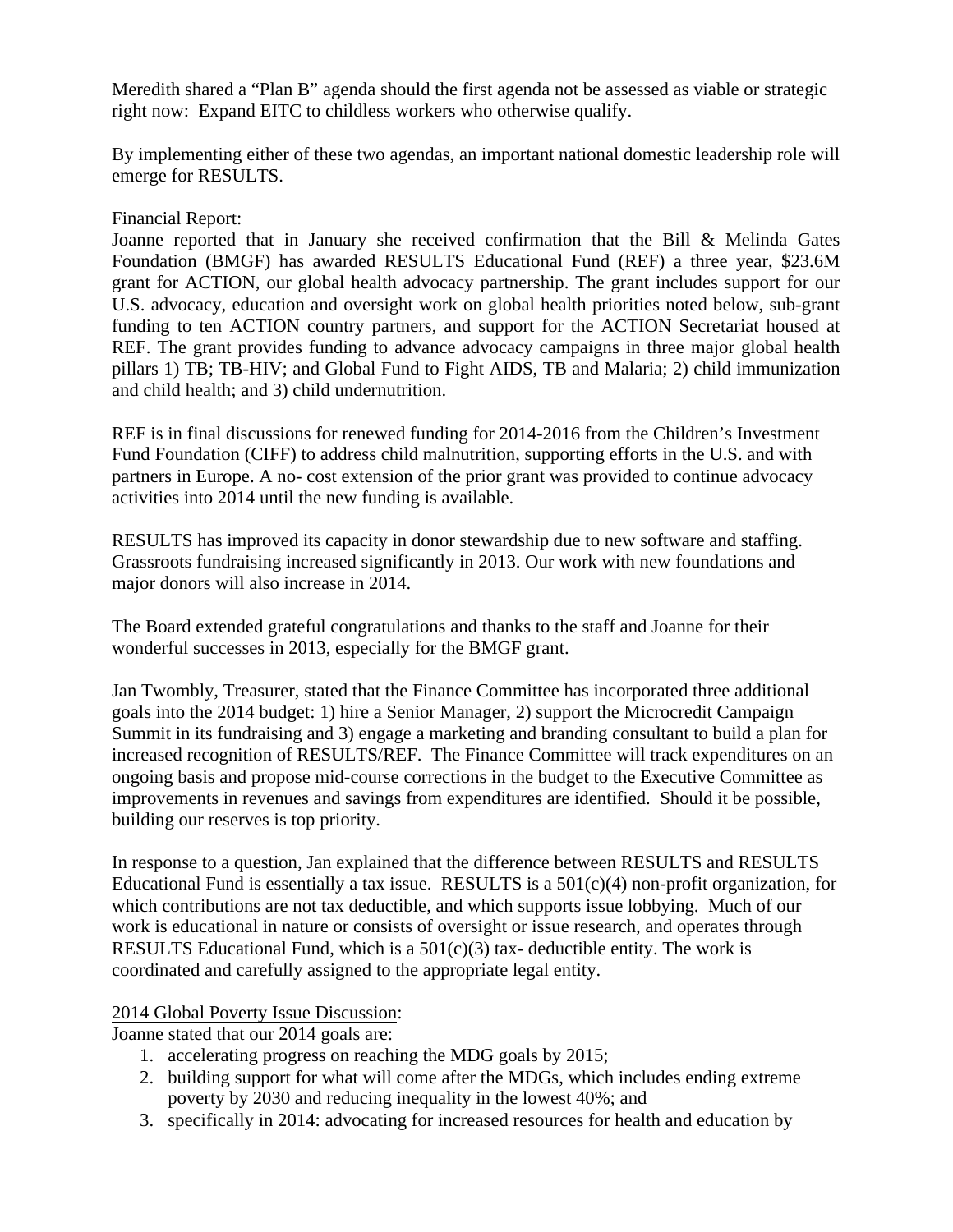- a. building support for a U.S. pledge of  $$250M$  over 2 years at the June 2014 pledging conference for the Global Partnership for Education and for other donor country support through our global network of RESULTS affiliates worldwide, and
- b. advocating that the U.S. actively support the pledging conference for GAVI in late 2014 or early 2015 and increase our U.S. pledge.

We discussed the relationship between what the U.N. will set as global poverty reduction goals post 2015 and the World Bank goals. Opinions differed as to with which set of goals RESULTS ought to align (hopefully the goals themselves will align). Generally we want to be sure that whatever goals are set, that they advance efforts and do no harm.

Larry Reed, Director of MSC (by phone), stated that in 1980 52% of the world's population was living in extreme poverty. Now it is 19%. Extreme poverty can be eliminated, a new global concept.

A concern was raised that as it improves the economies of developing countries, World Bank's investments tend to benefit the non-poor more than the poor. The World Bank needs to measure: poverty reduction for the poorest and avoid strategies that might increase poverty

Kul offered to try and set up a meeting for Jim Kim with a number of the former UNICEF and allied experts and leaders who worked with Jim Grant at UNICEF. Joanne that this strategy could help establish an additional useful "brain trust" for Jim Kim as he leads the World Bank towards ending extreme poverty Jan suggested that we support the regular periodic review of achievement of the poverty reduction by the World Bank.

Larry suggested the following measures/goals for accountability regarding the financial inclusion movement and beyond:

- 1. organizations should measure the poverty level of their clients by using the Progress Out of Poverty Index (POPI), developed by the Grameen Bank or its equivalent;
- 2. design products and services for the extreme poor that are more effective in serving their needs; and
- 3. identify what kind of tools and partners are needed by the extreme poor to move out of poverty.

Bob Sample's poverty conference the day before the Microcredit Summit (MCS) in the Philippines received 167 commitments made by MCS partners to end extreme poverty.

At the next Microcredit Summit in Mexico, Larry expects that they will be working on developing more tools for the very poor. The World Bank has developed a Poverty Scorecard for measuring poverty. The MCS will create a matrix for tracking this by partner. The True Lift Award will honor excellence for best microfinance practices to reduce extreme poverty. We need to identify how RESULTS can help MSC get this impact and discuss it at the International Conference and the next MSC Summit. Our next steps are for MCS to follow up on the 167 commitments to make them a reality. Unless we have a clear way to measure that goal, there is a tendency for those dollars to migrate away from serving the very poorest.

It was noted that it is important to be using the poverty measurement tools and to continue the work moving the 100 million families out of poverty (a MCS goal set in 2006). There is campaign and technical work on poverty measurement we can do with the World Bank to help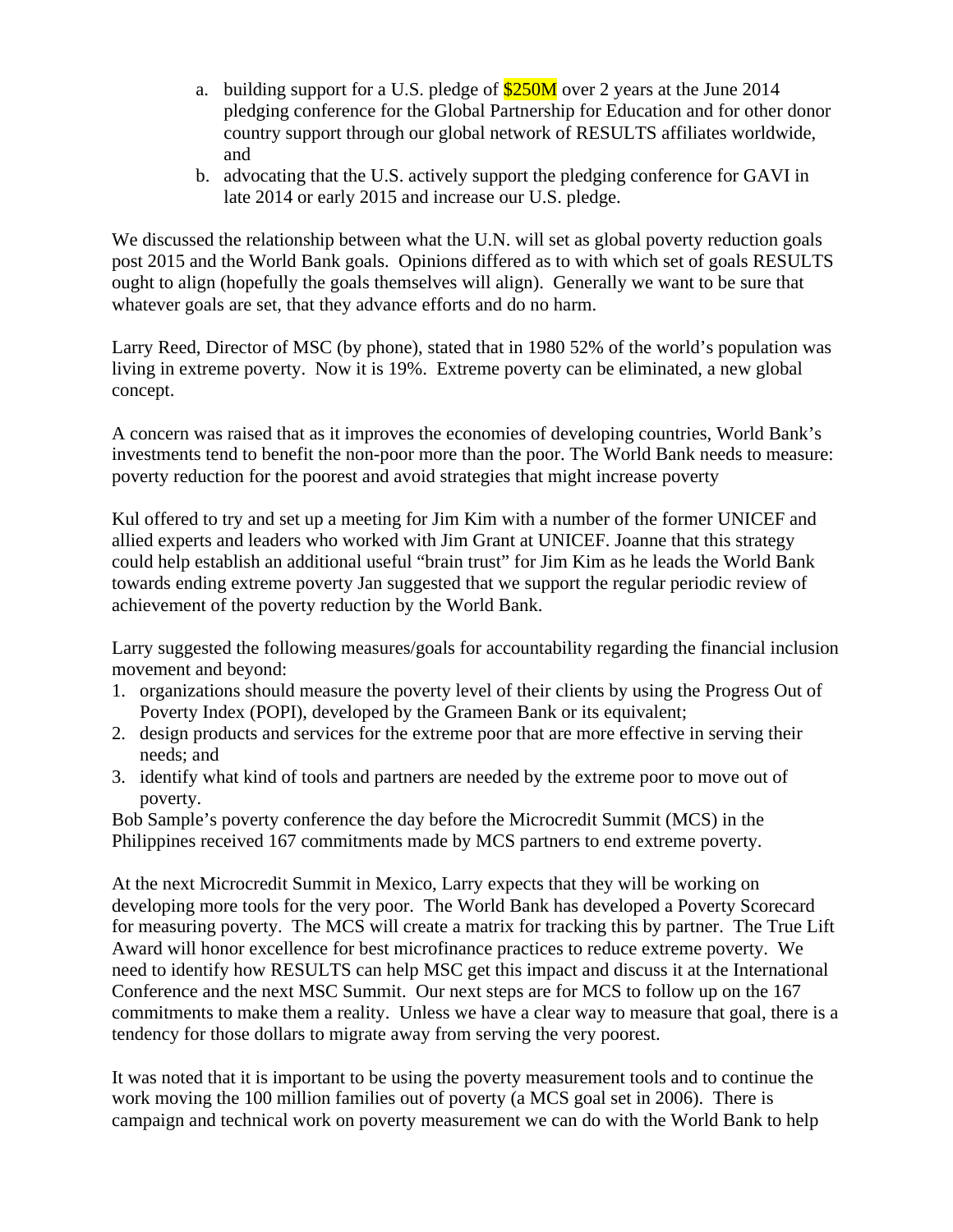align these efforts. We can also help the Bank to be more systematically measuring who is benefiting from its investments.

It was suggested that at the International Conference, we have a discussion with Jim Kim about how the World Bank will achieve extreme poverty elimination by 2030.

Patrick suggested we should support Jan's strategy idea by making this an annual event. Jan suggested that we could be a convener with other partners around tracking progress while all partners are working towards the end of poverty.

Joanne noted that we will need to work with these ideas and opportunities in preparing for the International Conference with an expectation that this is the beginning of the process, not a single event.

Ginnie and Lydia cautioned that we need to use transparency with our grassroots and engage the domestic side of our work in this effort as well. Lydia reminded us that Bob Sample requested through the grassroots Board Members an endorsement from the Board for the Partnerships Against Poverty Summit Declaration. The Executive Committee has referred this to the Board for action.

Lydia moved that RESULTS and RESULTS Educational Fund sign onto the Partnerships Against Poverty Summit Declaration. Ginnie seconded the motion. The motion passed.

Ginnie noted that this discussion will be of interest to grassroots volunteers and that we can invite them to review the meeting minutes once they are posted on the website. They will reflect that we are signing the declaration and engaging in a strategy discussion about how RESULTS engages with the movement to end extreme poverty.

\_\_\_\_\_\_\_\_\_\_\_\_\_\_\_\_\_\_\_\_\_\_\_\_\_\_\_\_\_\_\_\_\_\_\_\_\_\_\_\_\_\_\_\_\_\_\_\_\_\_\_\_\_\_\_\_\_\_\_\_\_\_\_\_\_\_\_\_\_\_\_\_\_\_

Board Chair Succession Planning Discussion: We discussed the position of Board Chair and what role the person should play.

Adjourned at 6:00 p.m.

# Sunday, February 16, 2014 9:00 a.m. Meeting Minutes

The Board reconvened the next day at 9:00 a.m. E.T. All present on Saturday continued to attend on Sunday. They were: Scott Leckman, Chair, Heide Craig, Sam Daley-Harris, Kul Gautam, Patrick Hughes, Ernie Loevinsohn, Lydia Pendley, Jan Twombly, Treasurer, Ginnie Vogts, Beth Wilson, Secretary

Board Chair Succession Planning: (continued)

Patrick moved and Heide seconded that we ask Scott to complete his term as Board Chair through fall of 2016. The motion was amended to include that we "charge the Board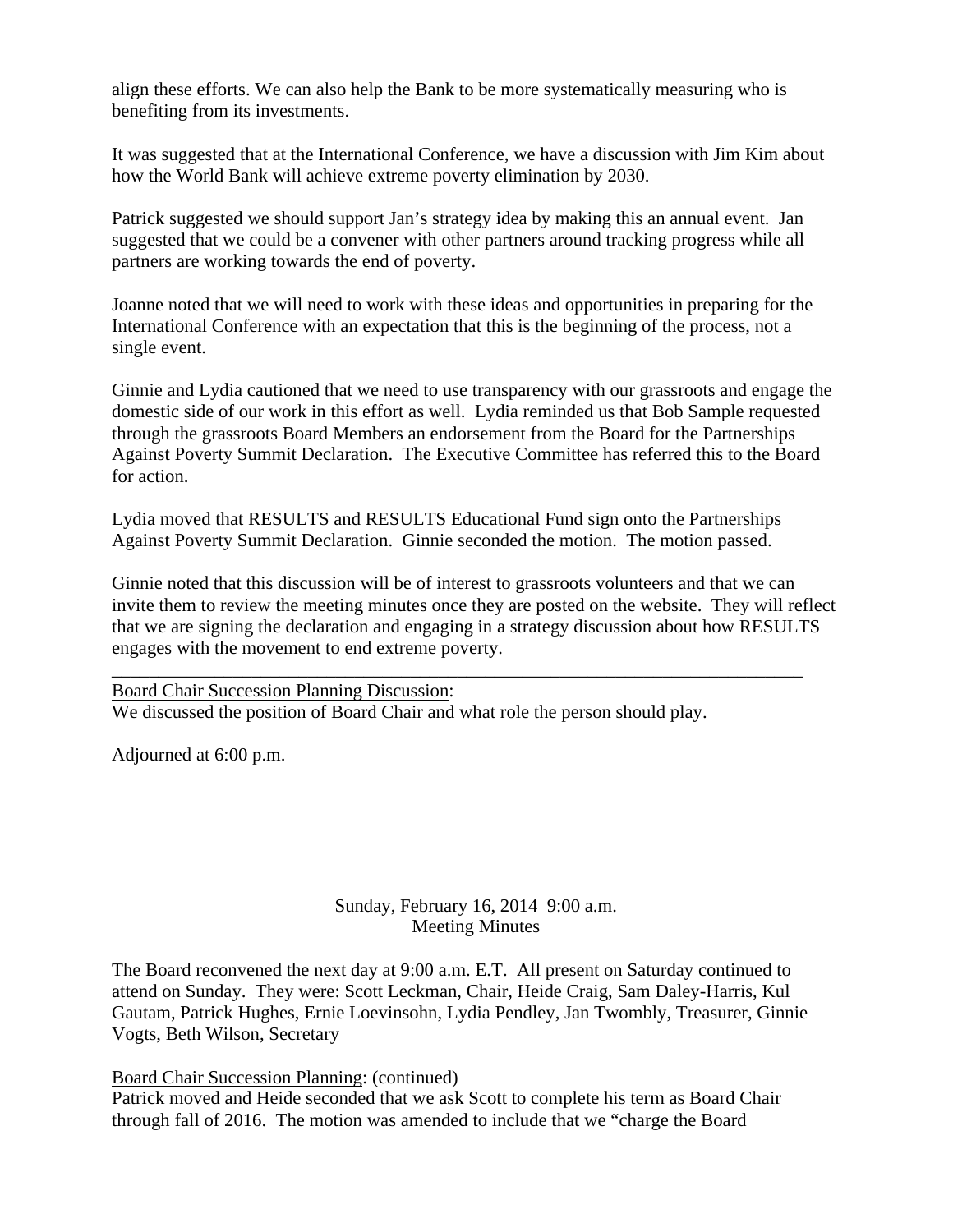Development Committee with developing an overall plan for strengthening the Board and creating a succession plan for the Chair." The motion passed.

# Revisiting the End of Extreme Poverty Discussion:

We discussed potential slight changes we would prefer to see in the Partnerships Against Poverty Summit Declaration that we voted to endorse the previous day, and made some recommendations to Joanne.

Ernie moved and Sam seconded a motion that the Board give Joanne the authorization to sign the Declaration while exercising the recommendations given to her during the discussion. The motion passed.

## **Board Committee Reports**

### Marketing Committee:

Heide, Patrick and Nick jointly reported that they interviewed two consulting firms for consideration for contracting to develop a marketing plan for RESULTS/REF.

Extensive discussion yielded a consensus that we need a marketing plan that will:

- 1. take RESULTS to the next level to be the catalyst to achieve the end of the worst aspects of poverty;
- 2. make it easy for people to understand and be excited about what we do;
- 3. encourage personal transformation;
- 4. provide tools for the grassroots volunteers, for expansion efforts in our strategic plan, and for earned media opportunities;
- 5. build on the growing concern about poverty in the U.S. and around the world; and
- 6. reach out to and empower 1) young people, 2) the people we serve and 3) retired people who have the values, time and financial resources to invest in our mission.

The Committee clarified that the final decision as to which consulting firm with which to contract is entirely up to Joanne and her staff; as is assisting with the development of the plan and the implementation.

### Board Development Committee:

Jan reported that the Board Development Committee is working on a Board Policy Manual. Many of the sections are ready. We will need to add the work on the Board strengthening and Chair succession planning elements. It will be ready for adoption at our next face-to-face meeting in June.

Each Board Member was provided a pledge form to help identify ways to contribute to fundraising for RESULTS/REF, with the request that we complete it and send it to Scott. The Board Policy Manual will identify what is the expectation of Board Members to contribute to and/or raise contributions for RESULTS/REF.

Board Members asked for information about what is contributed by people we personally solicit so that we can thank them appropriately.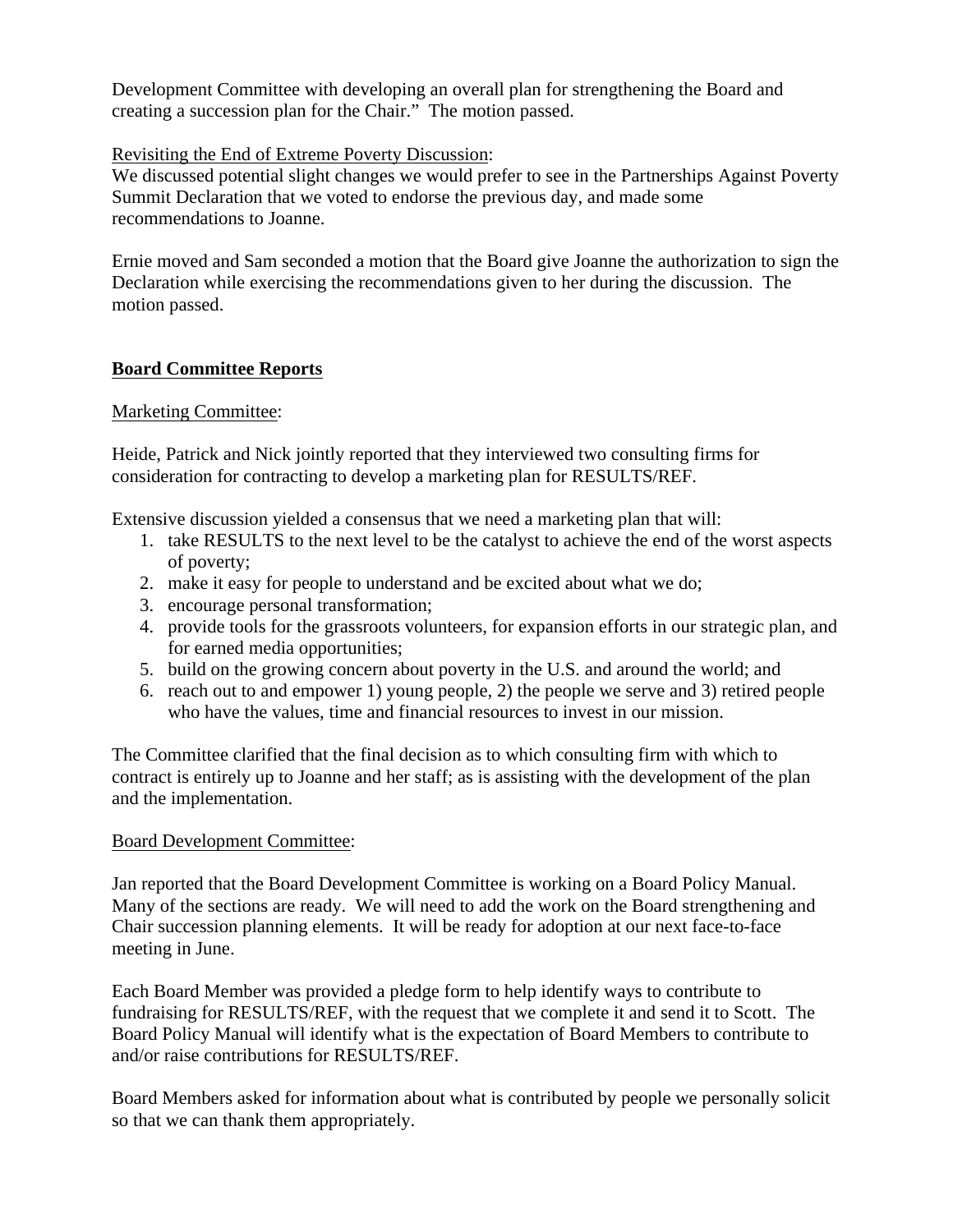### Strategies and Issues Committee:

The members of this committee are Ernie Loevinsohn, Chair, Scott Leckman, Senator Bob Bennett, Kul Gautam, and to assist with consideration of domestic issues: Joan Lombardi (U.S. early childhood expert and former HHS) and Scott Allard (University of Chicago).

We discussed the potential for RESULTS to work at the state level on domestic issues, reaching a consensus that there is a lot of work to do at the national level to identify our next issues and determine a strategy, so we need to stay focused there. But we can explore if some grassroots groups are already working at the state level as is happening in New Mexico, and to allow staff to support these efforts if resources become available.

At the global level, there is a lot of excitement about the issue of ending extreme poverty by 2030, which is becoming the next focus of the Strategies and Issues Committee. Ernie asked Kul to lead their continuing discussion on this issue.

Board members discussed our strategic plan, which needs to be renewed in 2015. We should begin considering what additions or changes should be made. New issues could be considered for inclusion, i.e. environmental movement, migration & remittances, migrant worker human rights, adding new countries (i.e. South Korea, countries in Sub-Saharan Africa, Gulf countries, India) to our global RESULTS network (both globally and nationally focused), water sanitation, subsistence agriculture, malnutrition.

Kul related that in some countries remittances comprise  $25 - 33%$  of their GDP and is the biggest source of poverty reduction. In many countries in South Asia, a huge number of young people are leaving to find work as "guest workers" in other countries. Many of them lose their human rights when they leave their home countries and are exploited terribly, denied health care and often suffer terrible abuses and are trafficked. Human rights of migrant labor could soon emerge as a global poverty issue.

Kul also pointed out that Qatar is preparing for the 2020 World Cup by building \$120B in tourist infrastructure primarily using migrant labor. Qatar could provide an opportunity to work towards improvement in migrant worker conditions (housing, health care, education, human rights) while also reducing poverty.

He also mentioned that there are now many models of on-line distance education, Open University, etc., for those who cannot attend normal campus-based universities, e.g. working professionals, migrant laborers, etc. One interesting model being developed is "The University of the World" (www.oftheworld.org). This model is flexible enough to possibly cater to many migrant workers who are high school graduates but cannot afford to go to college and improve their skills and earning capacity. Arrangements could be made with employers in countries like Saudi Arabia, Qatar and elsewhere to allow their employees to enroll in such on-line universities, to improve their skills and productivity - which could also be beneficial to the home countries of migrant laborers when they return home.

Sam suggested that we also look closely at water sanitation and subsistence agriculture as future issues for RESULTS.